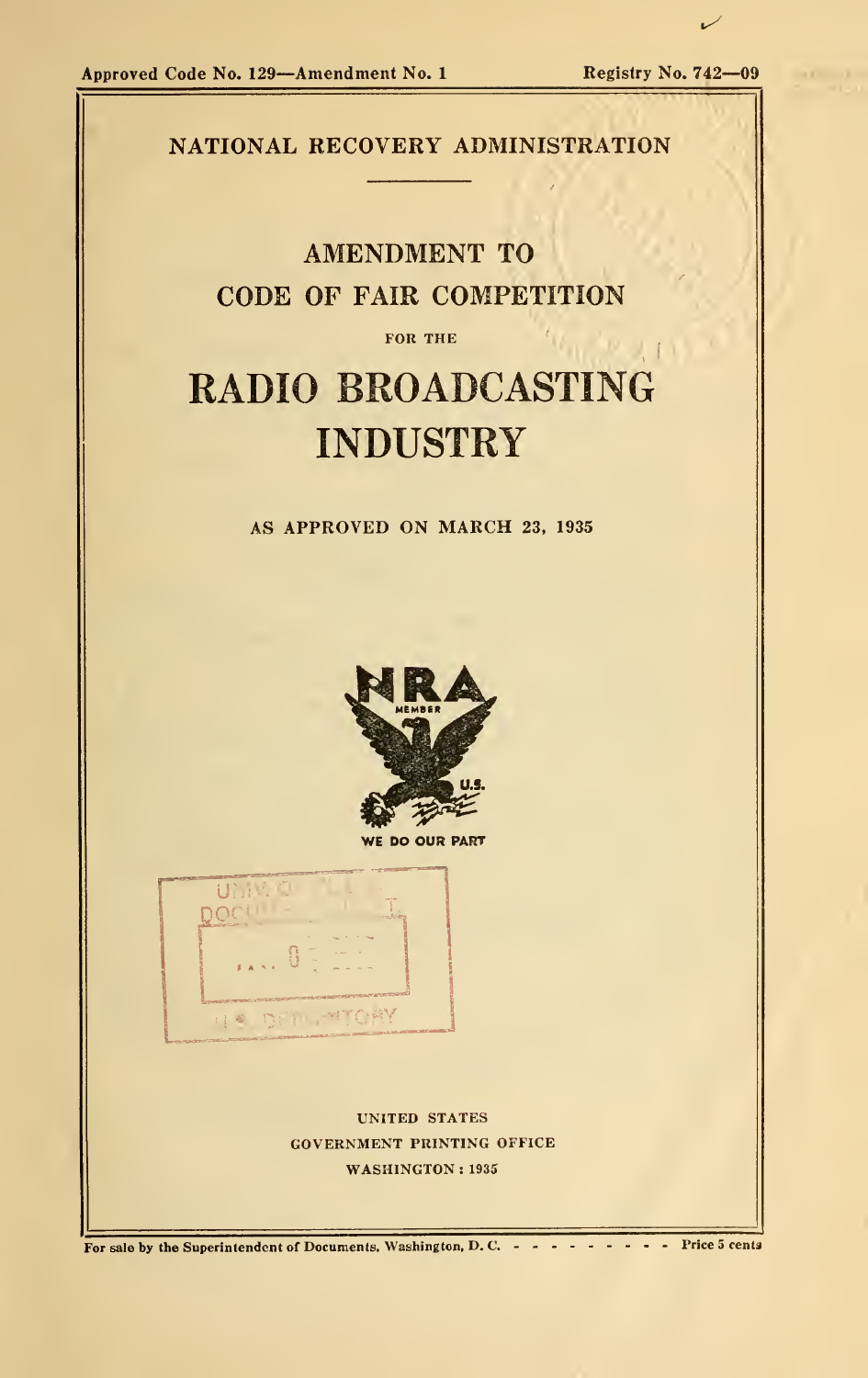This publication is for sale by the Superintendent of Documents, Government Printing Office, Washington, D. C., and by the following N. R. A. offices:

> Atlanta, Ga.: 625 Citizens & Southern National Bank Building. Baltimore, Md.: 130 Customhouse. Birmingham, Ala. : <sup>201</sup> Liberty National Life Building. Boston, Mass. : Room 1200, <sup>80</sup> Federal Street. Buffalo, N. Y.: 219 White Building. Chicago, 111. : Room 204, 400 North Michigan Avenue. Cleveland, Ohio. : 520 Bulkley Building. Dallas, Tex.: 1212 Republic Bank Building. Detroit, Mich.: 415 New Federal Building. Houston, Tex. : 403 Milam Building. Jacksonville, Fla.: 425 United States Courthouse and Post Office Building. Los Angeles, Calif. : 751 Figueroa Street, South. Louisville, Ky. : 408 Federal Building. Minneapolis, Minn. : 900 Roanoke Building. Nashville, Tenn. : 415 Cotton States Building. Newark, N. J. : 434 Industrial Office Building, 1060 Broad Street.<br>New Orleans, La.: 214 Customhouse.<br>New York, N. Y. : 45 Broadway. Oklahoma City, Okla.: 427 Commerce Exchange Building.<br>Philadelphia, Pa.: 933 Commercial Trust Building. Pittsburgh, Pa.: 401 Law and Finance Building. Portland, Oreg. : 407 Park Building. Providence, R. I.: National Exchange Bank Building, <sup>17</sup> Exchange Street.<br>St. Louis, Mo.: Suite 1220, 506 Olive Street. San Francisco, Calif. : Humbolt Bank Building, 785 Market Street.<br>Seattle, Wash. : 1730 Exchange Building.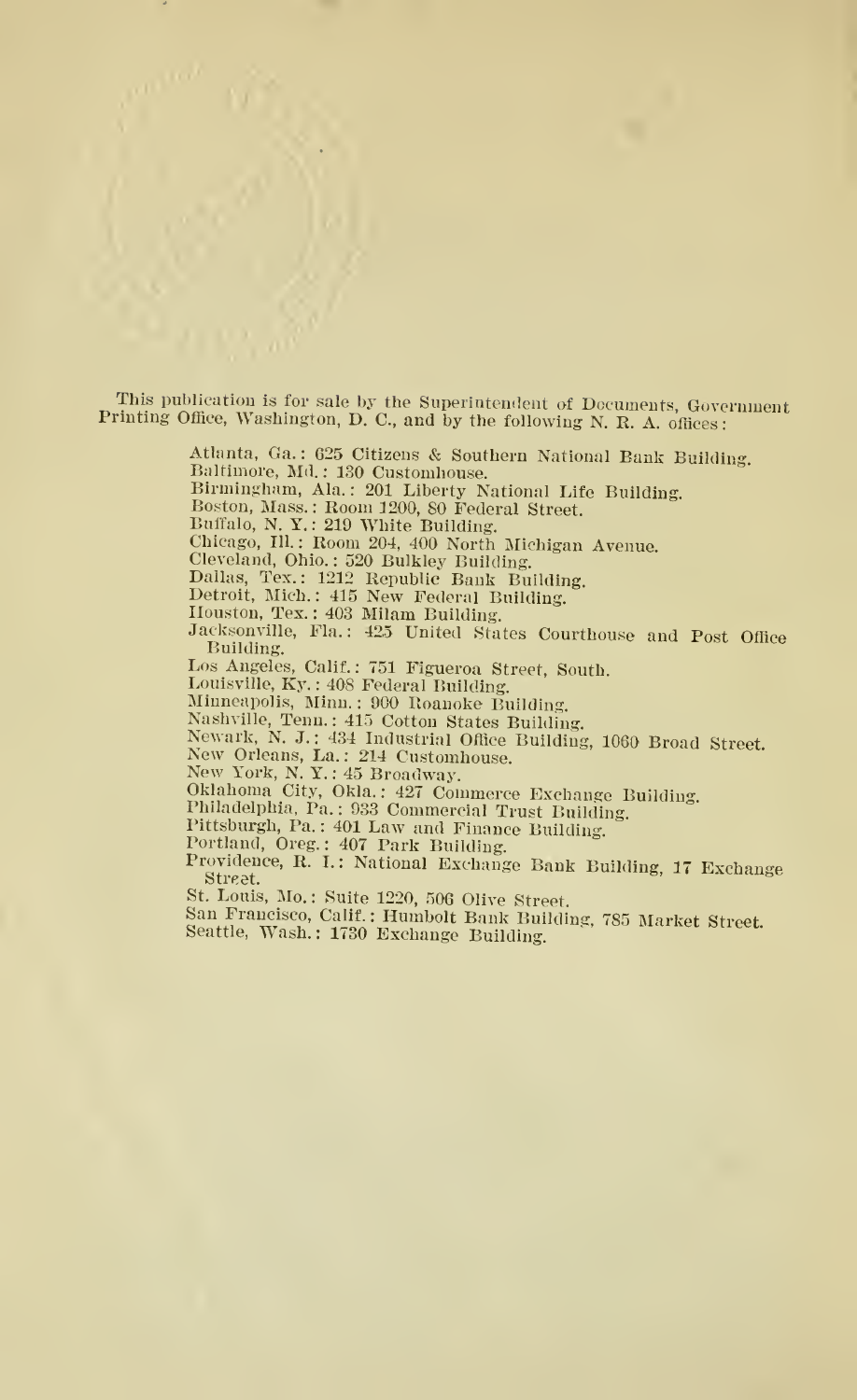#### Approved Code No. <sup>129</sup>—Amendment No. <sup>1</sup>

## AMENDMENT TO CODE OF FAIR COMPETITION

#### FOR THE

## RADIO BROADCASTING INDUSTRY

#### As Approved on March 23, 1935

#### ORDER

### APPROVING AMENDMENT OF CODE OF FAIR COMPETITION FOR THE RADIO Broadcasting Industry

An application having been duly made pursuant to and in full compliance with the provisions of Title I of the National Industrial Recovery Act, approved June 16, 1933, for approval of amendment to the Code of Fair Competition for the Radio Broadcasting Industry, which amendment is annexed hereto, and opportunity to be heard having been afforded to all members of said Industry, and the Deputy Administrator having rendered his report containing an analysis of the said amendment, together with his findings and recom mendations with respect thereto, which said report, recommendations and findings are annexed hereto

NOW, THEREFORE, on behalf of the President of the United States, the National Industrial Recovery Board, pursuant to authority vested in it by Executive Orders of the President, including Executive Order No. 6859, dated September 27, 1934, and otherwise, does hereby approve and adopt the said report, recommendations and findings, and does further find that said amendment and the Code as constituted, after being amended, comply in all respects with the pertinent provisions and will promote the policy and purposes of said Title of said Act, and does hereby order that said annexed amendment be and it is hereby approved, and that the previous approval of said Code is hereby modified to include an approval of said Code in its entirety as amended.

National Industrial Recovery Board, By W. A. HARRIMAN,  $Administrative$  Officer.

Approval recommended Sol A. Rosenblatt, Division Administrator. WASHINGTON, D. C., March 23, 1935.  $123828^{\circ}$  ---1603-114 ----35 (1)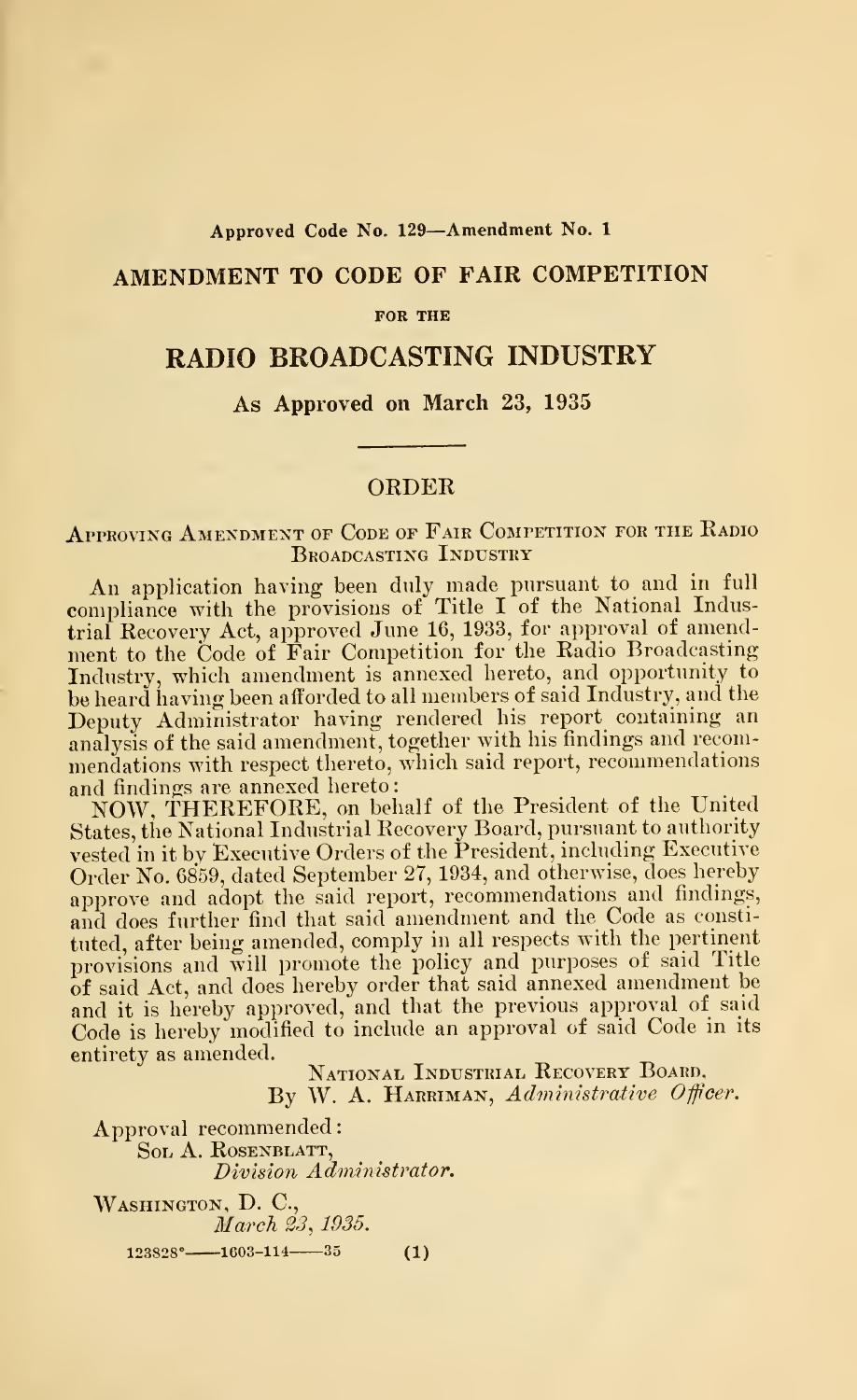## REPORT TO THE NATIONAL INDUSTRIAL RECOVERY BOARD

# National Industrial Recovery Board,

National Recovery Administration,<br>Washington, D.C.

GENTLEMEN: This is a report on a proposed amendment to the Code of Fair Competition for the Radio Broadcasting Industry. An application was duly made by the Code Authority on behalf of the Industry for approval of the amendment, and opportunity to be lieard was afforded to all members of the Industry.

The purpose of the amendment is to authorize the Code Authority, upon approval of the National Industrial Recovery Board, to incur and pay necessary obligations and to secure equitable contributions from members of the Industry for the support of administering the Code. ^

The amendment is administrative in nature and is proposed as <sup>a</sup> substitute for Article VI, Section 8 of the Code, which was designed to provide the Code Authority with a means of raising revenue to support the administration of the Code. However, this Section is couched in vague and uncertain language and it was deemed advisable by the Code Authority to submit this proposed amendment.<br>The Industry is composed of 550 members and there are approxi-

mately 10,000 employees. In order to properly administer the various provisions of the Code, it is necessary that the Code Authority incur reasonable obligations and raise funds with which to meet these obligations. It is desirable that the Code Authority continue with the administration of the Code since the Code and the administration of it by the Code Authority effectuates the purposes and policies of Title I of the National Industrial Recovery Act.

I flnd in conclusion that the amendment which is attached hereto was duly submitted by the Code Authority in conformity with Article VI, Section 10, Subsection (i) of the Code of Fair Competition for the Radio Broadcasting Industry and that said amendment complies in all respects with the pertinent provisions of Title I of the National Industrial Recovery Act, and that the amendment is well designed to effectuate the policies set forth in Title <sup>I</sup> of the Act.

well designed to effectuate the policies set forth in Title I of the Act.<br>I therefore recommend to the National Industrial Recovery Board the approval of the said amendment to the Code of Fair Competition for the Radio Broadcasting Industry.

Respectfully,

WILLIAM P. FARNSWORTH, Deputy Administrator.

Approved:

SOL A. ROSENBLATT, Division Administrator.

March 22, 1935.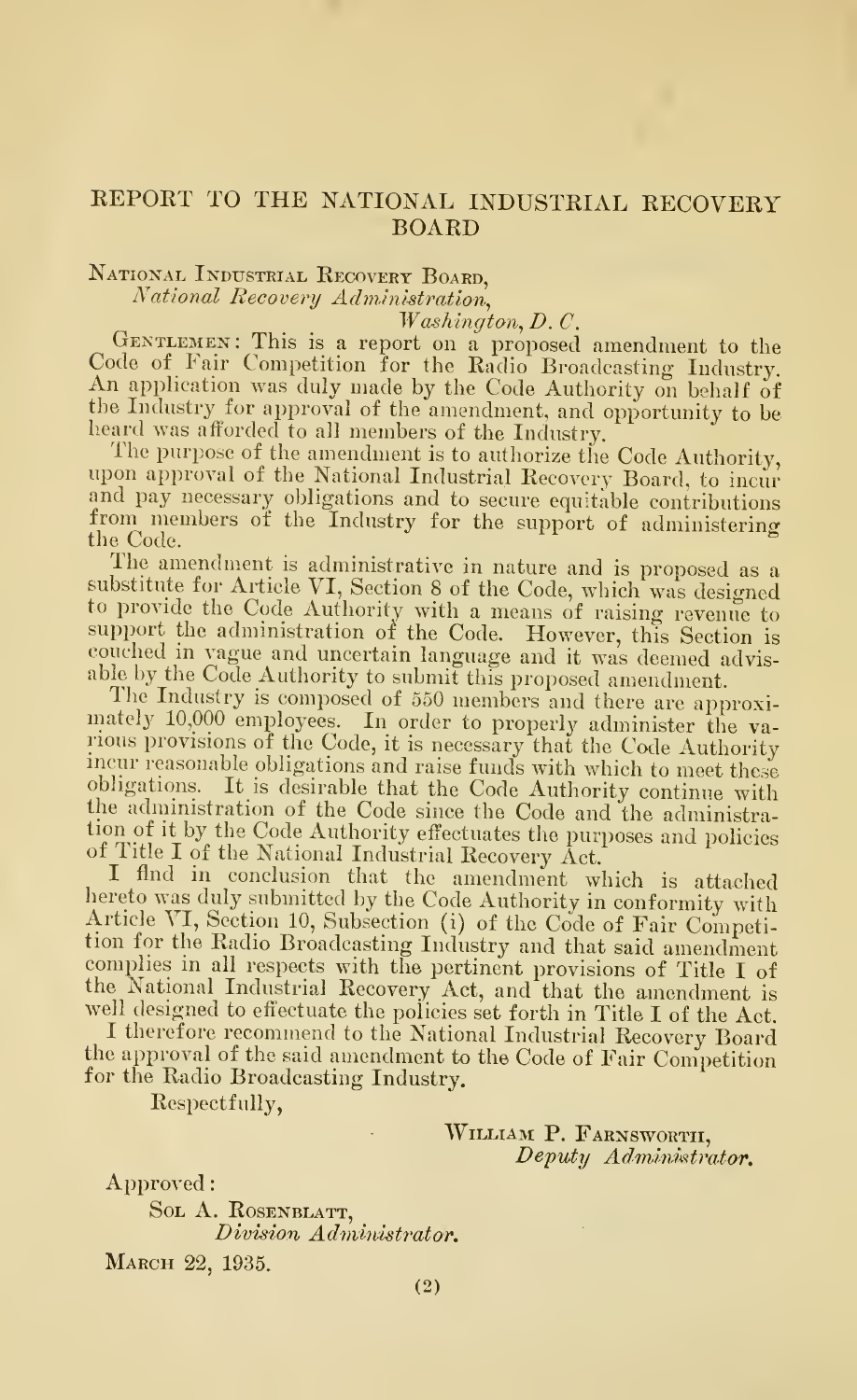# AMENDMENT TO CODE OF FAIR COMPETITION FOR THE RADIO BROADCASTING INDUSTRY

Amend article VI—Delete the present Section <sup>8</sup> and insert in lieu thereof the following new sections to be known as Section <sup>8</sup> (a), Section 8 (b) and Section <sup>8</sup> (c) :

<sup>8</sup> (a) It being found necessary in order to support the administration of this Code and to maintain the standards of fair competition established hereunder and to etiectuate the policy of the Act, the Code Authority is authorized:

(1) To incur such reasonable obligations as are necessary and proper for the foregoing purposes and to meet such obligations out of funds which may be raised as hereinafter provided and which shall be held in trust for the purposes of the Code

(2) To submit to the National Industrial Recovery Board, for its approval, subject to such notice and opportunity to be heard as it may deem necessary, (1) an itemized budget of its estimate ex penses for the foregoing purposes, and, (2) an equitable basis upon which the funds necessary to support such budget shall be contributed by members of the Industry;

(3) After such budget and basis of contribution have been approved by the National Industrial Recovery Board to determine and obtain equitable contributions as above set forth by all members of the Industry and to that end, if necessary, to institute legal pro ceedings therefor in its own name.

<sup>8</sup> (b) Each member of the Industry shall pay his or its equitable contribution to the expenses of the maintenance of the Code Authority determined as hereinabove provided and subject to rules and regulations pertaining thereto issued by the National Industrial Recovery Board. Only members of the Industry complying with the Code and contributing to the expenses of the administration, as hereinabove provided, (unless duly exempted from making such contribution), shall be entitled to participate in the selection of members of the Code Authority or to receive the benefits of any of its voluntary activities or to make use of any emblem or insignia of the National Recovery Administration.

<sup>8</sup> (c) The Code Authority shall neither incur nor pay any obli gation substantially in excess of the amount thereof as estimated in its approved budget, and shall in no event exceed the total amount contained in the approved budget, except upon approval of the National Industrial Recovery Board ; and no subsequent budget shall contain any deficiency item or expenditures in excess of prior budget estimates except those which the National Industrial Recovery Board shall have so approved.

Amend Articles VI, Section 10 by deleting subsections  $(f)$  and  $(g)$ and re-designate the subsequent subsections (h) and (i) as subsections (f) and (g) respectively.

Approved Code No. <sup>129</sup>—Amendment No. 1. Registry No. 742-09.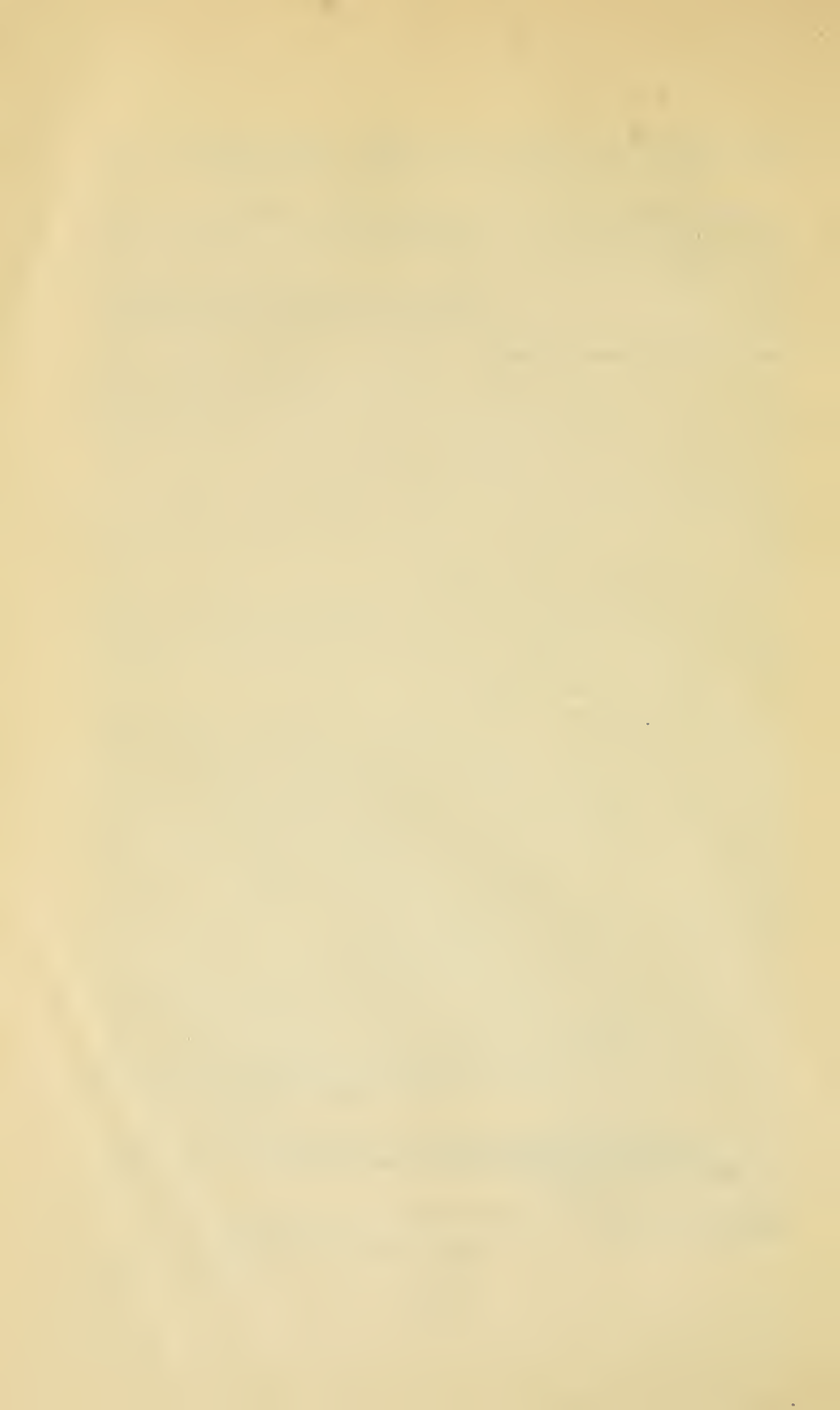Digitized by the Internet Archive in 2011 with funding from University of Florida, George A. Smathers Libraries with support from LYRASIS and the Sloan Foundation